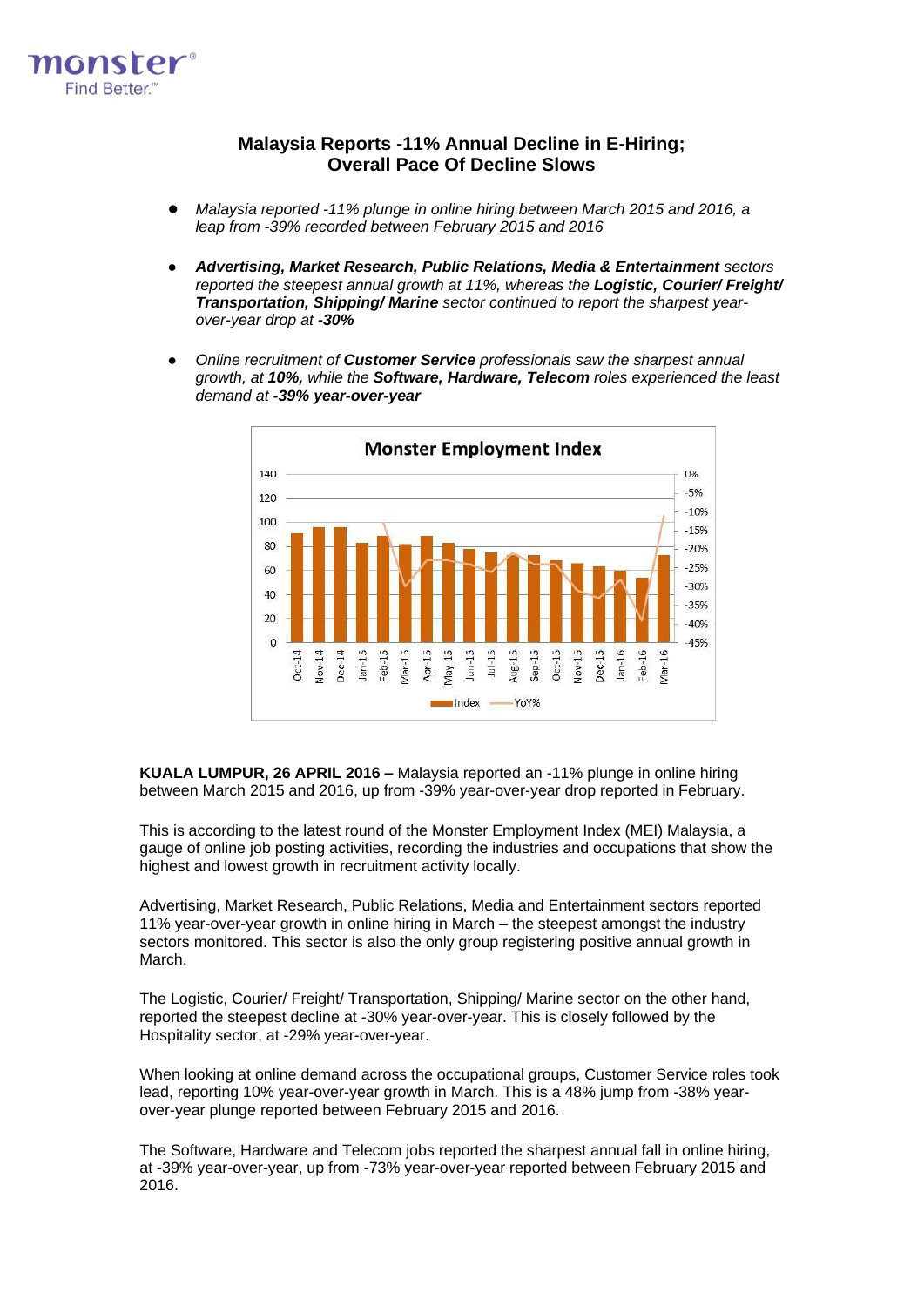

"All job sectors and occupational groups have exhibited improved growth rates between February and March. According to the latest Moody's Investors reports, Malaysia's economic growth is on par with their forecasts, indicating positive growth prospects for the market in the coming months. This may lead to a boost the country's trade linkages, which will in turn increase job openings in Malaysia," said **Sanjay Modi, Managing Director, Monster.com (India, Middle East, Southeast Asia, Hong Kong).**

"The recruitment of foreign workers in Malaysia is likely to decrease drastically in the shortterm, with the recent announcement to increase the foreign worker levy. But as businesses expand, it is likely that the demands for these workers will continue to roll in."

The [Monster Employment Index](http://www.about-monster.com/employment-index) Malaysia is a monthly gauge of online job posting activity, based on a real-time review of millions of employer job opportunities, culled from a large representative selection of career websites and online job listings across Malaysia. The Index does not reflect the trend of any one advertiser or source, but is an aggregate measure of the change in job listings across the industry.

### **Monster Employment Index Malaysia results for the past 18 months are as follows:**

| Oct<br>14 | Nov<br>14 | Dec<br>14 | Jan<br>15 | Feb<br>15 | Mar<br>15 | Apr<br><b>15</b><br>ں ا | Mav<br>◡ | Jun<br><b>15</b><br>ιυ | Jul<br>15 | Aug<br>15<br>ں ا | Sep<br>15<br>ر ا | Oct<br>15 | Nov<br>15 | Dec<br>15 | Jan<br>16 | Feb<br>16 | Mar<br>16 | $Y$ -o- $Y$ |
|-----------|-----------|-----------|-----------|-----------|-----------|-------------------------|----------|------------------------|-----------|------------------|------------------|-----------|-----------|-----------|-----------|-----------|-----------|-------------|
| 91        | 96        | 96        | 83        | 89        | 82        | 89                      | 83       | 78                     | 75        | 70<br>J          | 70<br>ື          | 69        | 66        | 64        | 60        | 54        | 73        | $11\%$      |

| Year-over-year<br>Growth                                                      | Mar<br>15 | Mar<br>16 | % Growth<br>$Y - 0 - Y$ | Year-over-year<br><b>Growth</b>                                    | Mar<br>15 | Mar<br>16 | % Grov<br>Y-o-\ |
|-------------------------------------------------------------------------------|-----------|-----------|-------------------------|--------------------------------------------------------------------|-----------|-----------|-----------------|
| Advertising, Market Research,<br>Public Relations, Media and<br>Entertainment | 70        | 78        | 11%                     | Engineering, Construction and<br><b>Real Estate</b>                | 89        | 79        | $-11%$          |
| Production/Manufacturing,<br>Automotive and Ancillary                         | 88        | 87        | $-1\%$                  | IT, Telecom/ISP and BPO/ITES                                       | 87        | 76        | $-13%$          |
| Retail                                                                        | 93        | 89        | $-4%$                   | Hospitality                                                        | 100       | 71        | $-29%$          |
| Oil and Gas                                                                   | 81        | 75        | $-7%$                   | Logistic, Courier/ Freight/<br>Transportation, Shipping/<br>Marine | 98        | 69        | $-30%$          |

## **Top Growth Industries Lowest Growth Industries**

| Лаr<br>15 | Mar<br>16 | % Growth<br>$Y - 0 - Y$ | Year-over-year<br>Growth                                           | Mar<br>15 | Mar<br>16 | % Growth<br>$Y - 0 - Y$ |
|-----------|-----------|-------------------------|--------------------------------------------------------------------|-----------|-----------|-------------------------|
| 70        | 78        | 11%                     | Engineering, Construction and<br><b>Real Estate</b>                | 89        | 79        | $-11%$                  |
| 88        | 87        | $-1%$                   | IT, Telecom/ISP and BPO/ITES                                       | 87        | 76        | $-13%$                  |
| 93        | 89        | $-4%$                   | Hospitality                                                        | 100       | 71        | $-29%$                  |
| 81        | 75        | -7%                     | Logistic, Courier/ Freight/<br>Transportation, Shipping/<br>Marine | 98        | 69        | $-30%$                  |

| Year-over-year<br>Growth                | Mar<br>15 | <b>Mar</b><br>16 | % Growth<br>$Y$ -0- $Y$ | Year-over-year<br>Growth           | Mar<br>15 | Mar<br>16 | % Grov<br>Y-0-Y |
|-----------------------------------------|-----------|------------------|-------------------------|------------------------------------|-----------|-----------|-----------------|
| <b>Customer Service</b>                 | 70        | 77               | 10%                     | Sales & Business Development       | 92        | 76        | $-17%$          |
| Marketing & Communications              | 86        | 91               | 6%                      | Purchase/Logistics/Supply<br>Chain | 86        | 67        | $-22%$          |
| Finance & Accounts                      | 98        | 90               | $-8%$                   | <b>Hospitality &amp; Travel</b>    | 91        | 67        | $-26%$          |
| Engineering /Production, Real<br>Estate | 84        | 76               | $-10%$                  | Software, Hardware, Telecom        | 85        | 52        | $-39%$          |

# **Top Growth Occupations Lowest Growth Occupations**

| Year-over-year<br>Growth             | Mar<br>15 | <b>Mar</b><br>16 | % Growth<br>Y-o-Y |
|--------------------------------------|-----------|------------------|-------------------|
| Sales & Business Development         | 92        | 76               | $-17%$            |
| Purchase/ Logistics/ Supply<br>Chain | 86        | 67               | $-22%$            |
| <b>Hospitality &amp; Travel</b>      | 91        | 67               | $-26%$            |
| Software, Hardware, Telecom          | 85        | 52               | $-39%$            |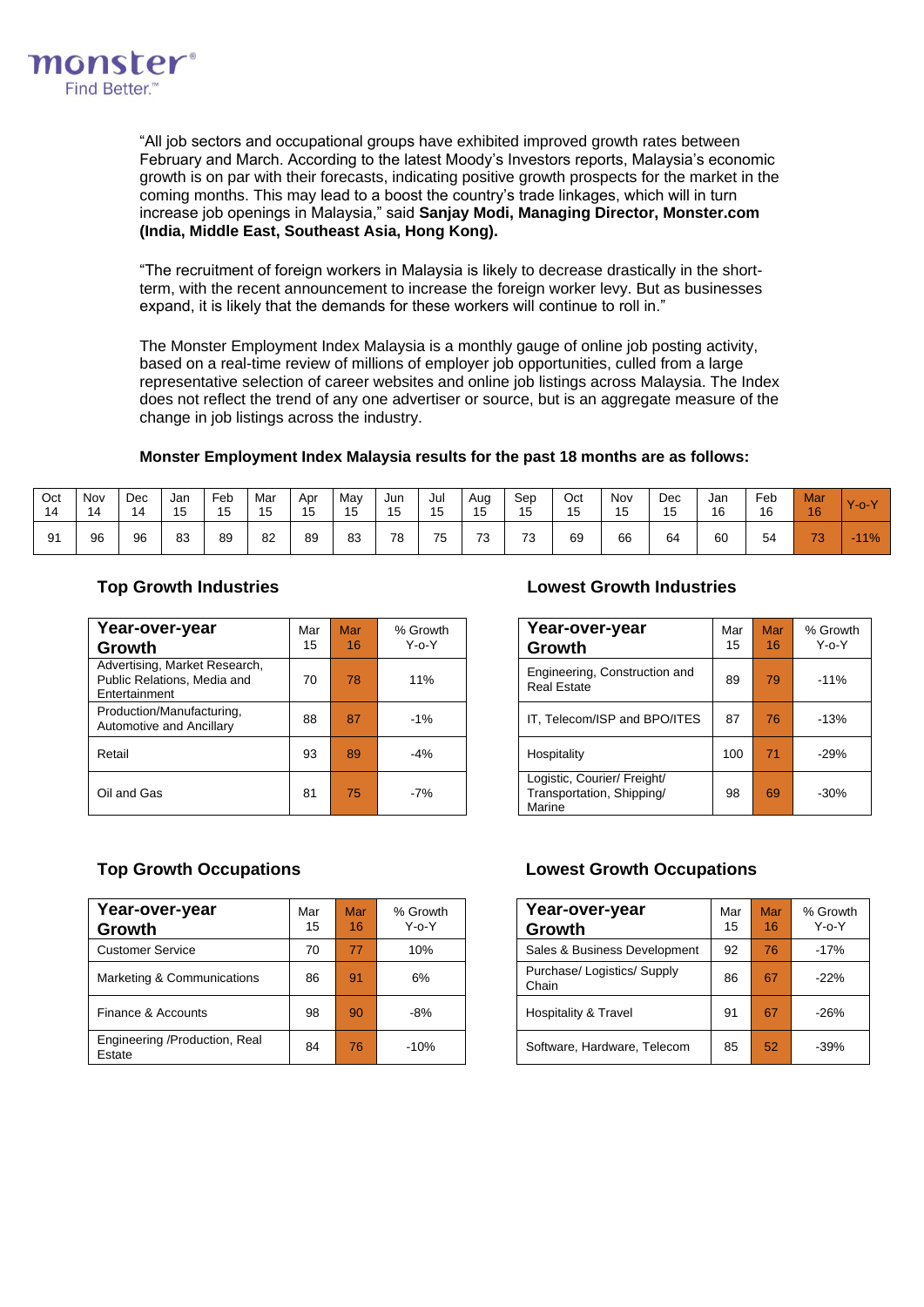# **By Industry**

|                                                                                                    |     | 2015 |     |     |     |     |     |     |     |            |     |      |     |
|----------------------------------------------------------------------------------------------------|-----|------|-----|-----|-----|-----|-----|-----|-----|------------|-----|------|-----|
|                                                                                                    | Mar | Apr  | May | Jun | Jul | Aug | Sep | Oct | Nov | <b>Dec</b> | Jan | Feb. | Mar |
| IT, Telecom/ISP and<br><b>BPO/ITES</b>                                                             | 87  | 88   | 81  | 80  | 102 | 82  | 91  | 85  | 77  | 72         | 59  | 49   | 76  |
| <b>Engineering, Construction</b><br>and Real Estate                                                | 89  | 106  | 99  | 95  | 88  | 81  | 82  | 78  | 75  | 70         | 67  | 61   | 79  |
| <b>BFSI</b>                                                                                        | 105 | 121  | 116 | 105 | 111 | 97  | 91  | 82  | 73  | 77         | 73  | 63   | 97  |
| Production/Manufacturing,<br><b>Automotive and Ancillary</b>                                       | 88  | 95   | 92  | 89  | 89  | 89  | 87  | 85  | 85  | 82         | 81  | 80   | 87  |
| Oil and Gas                                                                                        | 81  | 85   | 85  | 92  | 76  | 63  | 77  | 75  | 71  | 74         | 76  | 68   | 75  |
| <b>Hospitality</b>                                                                                 | 100 | 91   | 86  | 92  | 74  | 81  | 85  | 80  | 76  | 73         | 68  | 64   | 71  |
| <b>Retail</b>                                                                                      | 93  | 105  | 101 | 94  | 81  | 92  | 91  | 84  | 78  | 72         | 69  | 54   | 89  |
| Logistic, Courier/ Freight/<br>Transportation, Shipping/<br><b>Marine</b>                          | 98  | 114  | 110 | 102 | 96  | 88  | 83  | 71  | 68  | 59         | 58  | 44   | 69  |
| <b>Advertising, Market</b><br><b>Research, Public Relations,</b><br><b>Media and Entertainment</b> | 70  | 83   | 85  | 90  | 87  | 86  | 87  | 82  | 83  | 78         | 73  | 61   | 78  |

# **By Occupation**

|                                                       |     | 2015 |     |     |     |     |     |     |            |            |     |     |     |
|-------------------------------------------------------|-----|------|-----|-----|-----|-----|-----|-----|------------|------------|-----|-----|-----|
|                                                       | Mar | Apr  | May | Jun | Jul | Aug | Sep | Oct | <b>Nov</b> | <b>Dec</b> | Jan | Feb | Mar |
| Software, Hardware,<br>Telecom                        | 85  | 88   | 73  | 72  | 69  | 63  | 62  | 48  | 45         | 37         | 28  | 27  | 52  |
| <b>Finance &amp; Accounts</b>                         | 98  | 109  | 104 | 97  | 95  | 91  | 86  | 79  | 74         | 77         | 75  | 68  | 90  |
| <b>Sales &amp; Business</b><br><b>Development</b>     | 92  | 95   | 91  | 79  | 73  | 75  | 70  | 65  | 64         | 66         | 63  | 55  | 76  |
| <b>Customer Service</b>                               | 70  | 84   | 90  | 74  | 80  | 85  | 86  | 85  | 74         | 68         | 65  | 51  | 77  |
| <b>Marketing &amp;</b><br><b>Communications</b>       | 86  | 93   | 92  | 100 | 97  | 97  | 97  | 92  | 94         | 91         | 88  | 79  | 91  |
| HR & Admin                                            | 83  | 89   | 80  | 78  | 74  | 74  | 75  | 72  | 72         | 69         | 65  | 62  | 75  |
| <b>Engineering /Production,</b><br><b>Real Estate</b> | 84  | 93   | 88  | 85  | 80  | 75  | 76  | 73  | 72         | 67         | 63  | 61  | 76  |
| <b>Hospitality &amp; Travel</b>                       | 91  | 87   | 77  | 79  | 60  | 74  | 76  | 80  | 69         | 66         | 50  | 56  | 67  |
| <b>Purchase/Logistics/</b><br><b>Supply Chain</b>     | 86  | 95   | 88  | 79  | 77  | 73  | 74  | 64  | 62         | 58         | 57  | 49  | 67  |

# **- ENDS -**

# **About the Monster Employment Index**

Launched in May 2015, with data collected since February 2014, the Monster Employment Index is a broad and comprehensive monthly analysis of online job posting activity in Malaysia conducted by Monster India. Based on a real-time review of millions of employer job opportunities culled from a large, representative selection of online career outlets, including